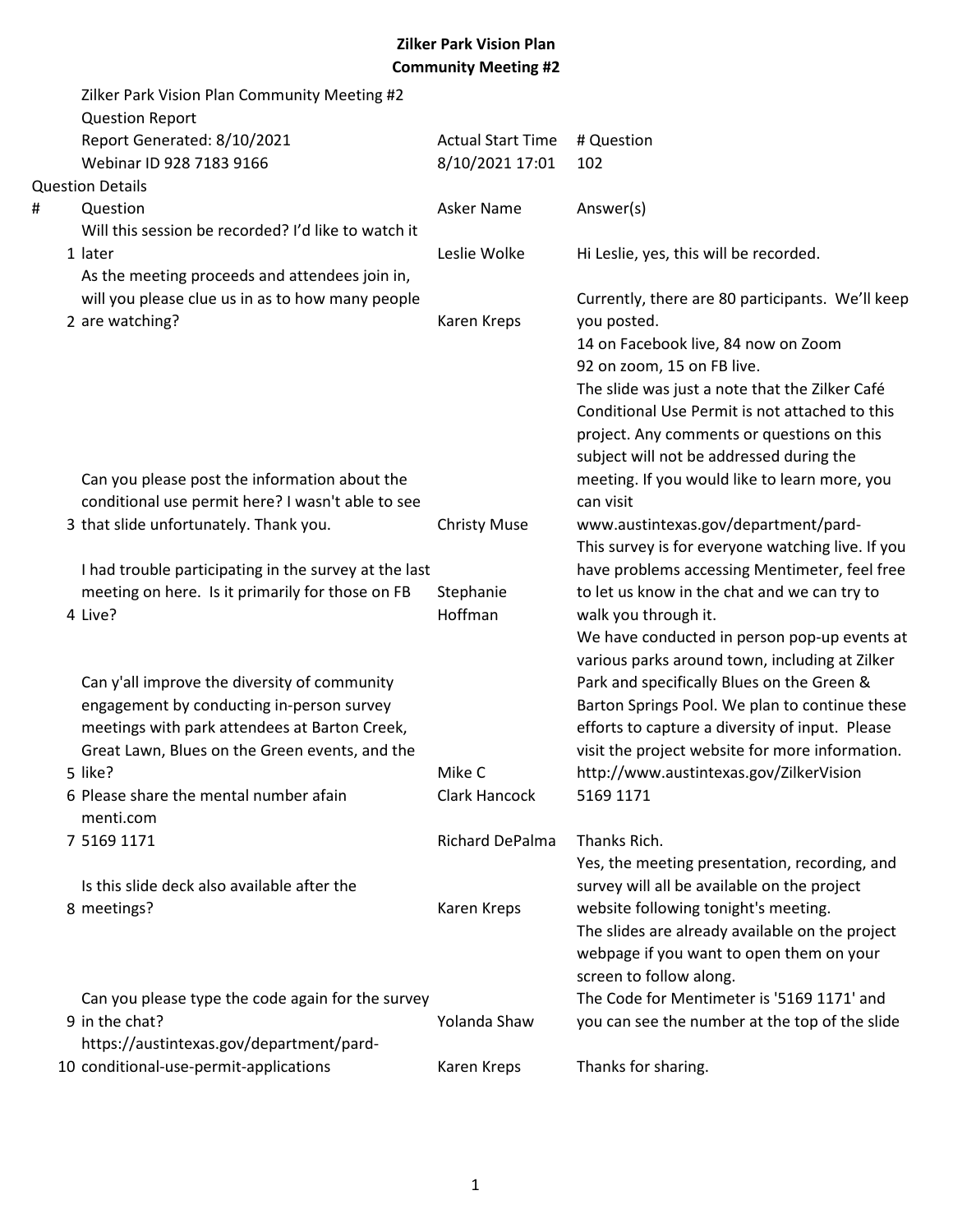| Don't forget that FBSP conducts volunteer pool                      |                         |                                                    |
|---------------------------------------------------------------------|-------------------------|----------------------------------------------------|
| cleaning activities that are an important                           |                         |                                                    |
| education and service program deserving support                     |                         |                                                    |
| 11 and recognition.                                                 | Mike C                  | Thank you for the reminder, Mike!                  |
|                                                                     | Dorothy Lopez           | Hi Dorothy, Boat and Sup Rentals are included      |
| 12 why are the boats/sups not considered                            | <b>Barnett</b>          | in the visitation numbers.                         |
| 13 Increase Transit and reduce parking                              | Roy Waley               | Thanks for your comment.                           |
| Are you dividing programs between special                           |                         | Hi Mark, we look at all types of visitors - from   |
| programs like the trail of lights or daily use such                 |                         | concessions to picnic areas to pool to trail users |
| 14 as just going to the pool?                                       | Mark Weiler             | to special events.                                 |
|                                                                     |                         | Hi Sarah, yes, it includes all special events. the |
| Does the 2.68 include ACL? If so what is it without                 |                         | special events (kite fest, ACL, Blues, relays,     |
| 15 ACL?                                                             | Sarah Faust             | hillside theatre and trail of lights are 987,500   |
| Some other education programming                                    |                         |                                                    |
| opportunities include:                                              |                         |                                                    |
| •Dreating a Mobile Education Bus and                                |                         |                                                    |
| Maintenance Barn Education Area.                                    |                         |                                                    |
| •Dreating a park docent program to "humanize"                       |                         |                                                    |
| the park experience with one or two kiosks could                    |                         |                                                    |
| be located in high traffic areas where docents                      |                         |                                                    |
| could interact with visitors by answering                           |                         |                                                    |
| questions, displaying updateable information,                       |                         |                                                    |
| selling pool-related products, and providing a                      |                         |                                                    |
| 16 mini visitor information center function.                        | Mike C                  | Thanks for sharing this Mike.                      |
| And also creating outreach programs to foster a                     |                         |                                                    |
| welcoming, safe, inclusive, and accessible                          |                         |                                                    |
| environment for all members of our City across                      |                         |                                                    |
| the full range of diverse racial and economic                       |                         |                                                    |
| 17 backgrounds.                                                     | Mike C                  | This sounds great Mike. Thanks for sharing.        |
| Could you break out ACL? I consider that to be                      |                         | 450,000 for ACL, 425,000 for Trail of Lights,      |
| 18 very different than a program like hillside theater. Sarah Faust |                         | 75,000 for Hillside Theatre                        |
| Do any of the parks/open spaces used for                            |                         | Hi Clark, Overton Park in Memphis and              |
| comparison contain unque natural features or                        |                         | Brackenridge Park in San Antonio have both,        |
| 19 regional defining features?                                      | Clark Hancock           | especially.                                        |
| 20 Other - closed due to commercial events                          | Ingrid Weigand          | Thank you for your answer, Ingrid.                 |
| how about QR code activated information both                        |                         |                                                    |
| about that particular spot as well as general park                  |                         | Great comment Nick. This is something we are       |
| 21 info?                                                            | <b>Garret Nick</b>      | looking into as part of this planning process.     |
|                                                                     |                         | Hi Felicity, generally Austin's parks are funded   |
| Can you let us know how our funding compares                        |                         | better than San Antonio, Houston and               |
| 22 to other cities you looked at? Thanks!                           | <b>Felicity Maxwell</b> | Memphis, where Brackenridge, Memorial and          |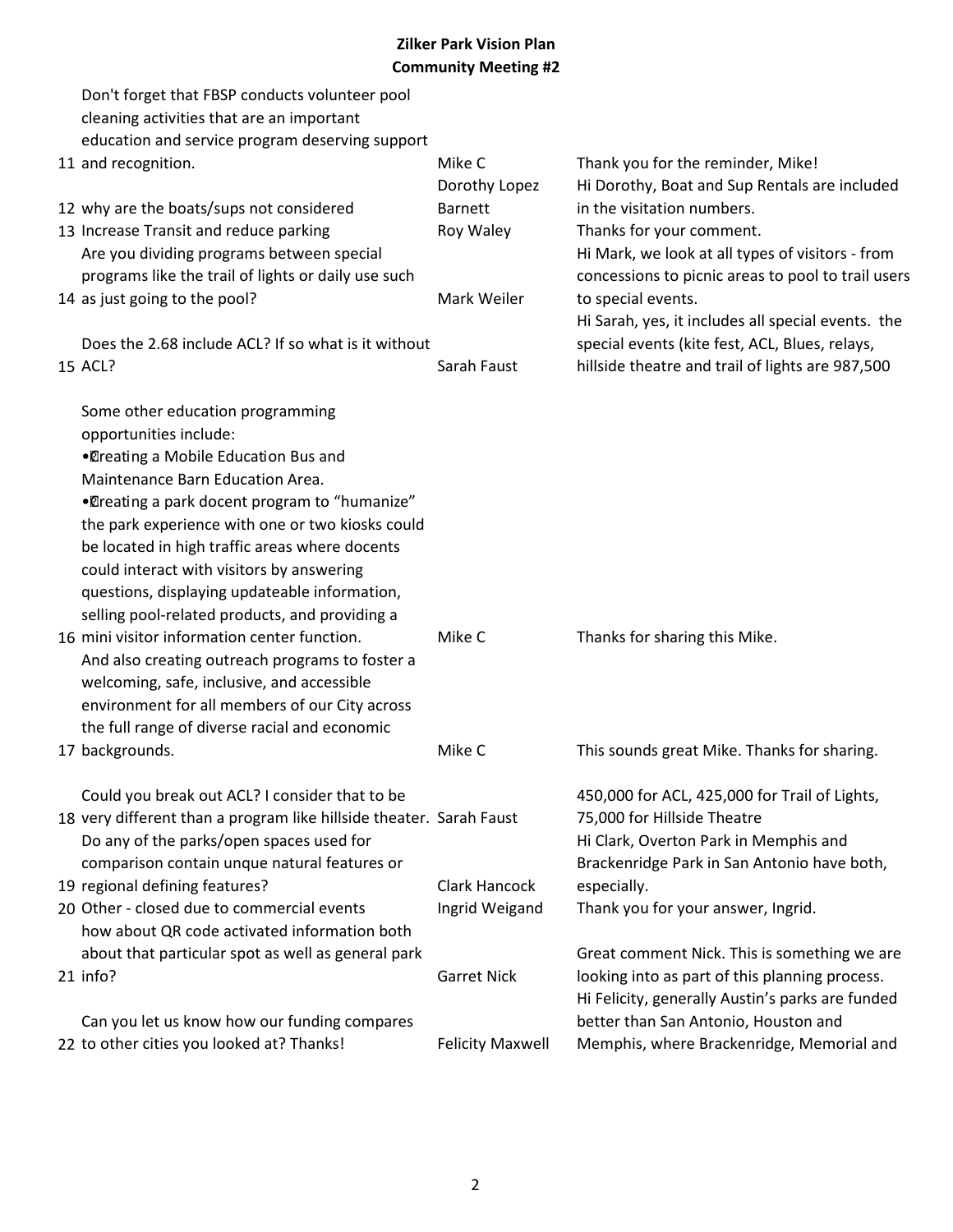| Charlie McCabe; are they major attractions? Can<br>23 you be specific?                                                                                                                                                                                                                                                                                               | Clark Hancock                         | Overton has a historic forested area, a historic<br>bandshell, a zoo and an art museum, among<br>others. Brackenridge has the sunken gardens,<br>the japanese tea garden, and zoo and botanical<br>gardens, for example.                                                                              |
|----------------------------------------------------------------------------------------------------------------------------------------------------------------------------------------------------------------------------------------------------------------------------------------------------------------------------------------------------------------------|---------------------------------------|-------------------------------------------------------------------------------------------------------------------------------------------------------------------------------------------------------------------------------------------------------------------------------------------------------|
| Why is the subtitle of the project "more park less<br>parking"? Few people have the ability to walk or<br>bike to the park. As the city grows we need more<br>parking, of less. We should want residents and<br>visitors to be able to enjoy the park. It should not<br>make it exclusive for nearby neighborhoods and<br>24 for young people on bikes and scooters. | Jim Kochanski                         | Hi Jim, that is what Save our Springs, a<br>nonprofit focused on Barton Springs and water<br>sources is using as their tagline.<br>Mike, yes, all revenues go to the general fund                                                                                                                     |
| Don't the pool revenues go to the general fund,<br>25 and not to Zilker?                                                                                                                                                                                                                                                                                             | Mike C                                | which then funds the parks dept. The parks<br>dept brings in about \$12 M but gets about 103                                                                                                                                                                                                          |
| That special event money from ACL Fest doesnt<br>26 include the \$\$4/5 Million \$ that goes tru APF???? Ralph Webster                                                                                                                                                                                                                                               |                                       | Hi Ralph, no this is specifically around the city<br>budget and direct payments to the city.<br>Hi Felicity, do you mean that fees are<br>discounted for people in need? If so, programs                                                                                                              |
| Do any of the current Zilker Fees include an<br>27 equity component?                                                                                                                                                                                                                                                                                                 | <b>Felicity Maxwell</b>               | run by the botanical gardens and the austin<br>nature and science center focus on that. If<br>Hi Billy, we only know funding and spending<br>overall for those city park systems. That said,<br>all funds collected in parks, not just Zilker, go<br>into the general fund - over \$5 M out of \$12 M |
| Hi, compared to other similar parks you looked<br>at, do they also rely on 25%+ coming from special<br>28 events to account for their total parks budget?<br>Need to know more about the Vision Plan. It<br>seems to be okay, but waiting for details of your<br>29 recommendaiton                                                                                   | <b>Billy Weaver</b><br>Ingrid Weigand | in general fund incoem for the parks dept<br>overall. The bulk of the city park system is<br>funded through general fund allocations by the<br>Thanks for your answer, Ingrid. We hope you<br>can stay involved and sign up for email updates<br>on our project website.                              |
| Yes! Thank you for the answer - I seem to                                                                                                                                                                                                                                                                                                                            |                                       |                                                                                                                                                                                                                                                                                                       |
| remember that such fees structures were already<br>30 in place in parts of the park.                                                                                                                                                                                                                                                                                 | <b>Felicity Maxwell</b>               | Thanks, Felicity.<br>Understand your perspective, Clark. We looked<br>at similiar sized parks, with similiar amenities                                                                                                                                                                                |
| Charlie, those do not seem to be of the same<br>caliber as Barton Springs and the edge of the<br>31 Balconnes escarpment<br>Do these other "benchmark" parks suggest any                                                                                                                                                                                             | Clark Hancock                         | and features, in similiar climates and with<br>nonprofits working in those parks. We know<br>Barton Springs and creek are very unique.<br>Hi Mike, yes, all of them have nonprofit                                                                                                                    |
| model for working with public-private partnership<br>models that could meet the City Council's<br>directive to supplement city funding and<br>32 programming sources?                                                                                                                                                                                                | Mike C                                | partners of various sizes and capabilities. Some<br>have a combination of public and nonprofit<br>funders, Herman and Memorial in Houston,<br>especially. Still, for most parks in the US, they                                                                                                       |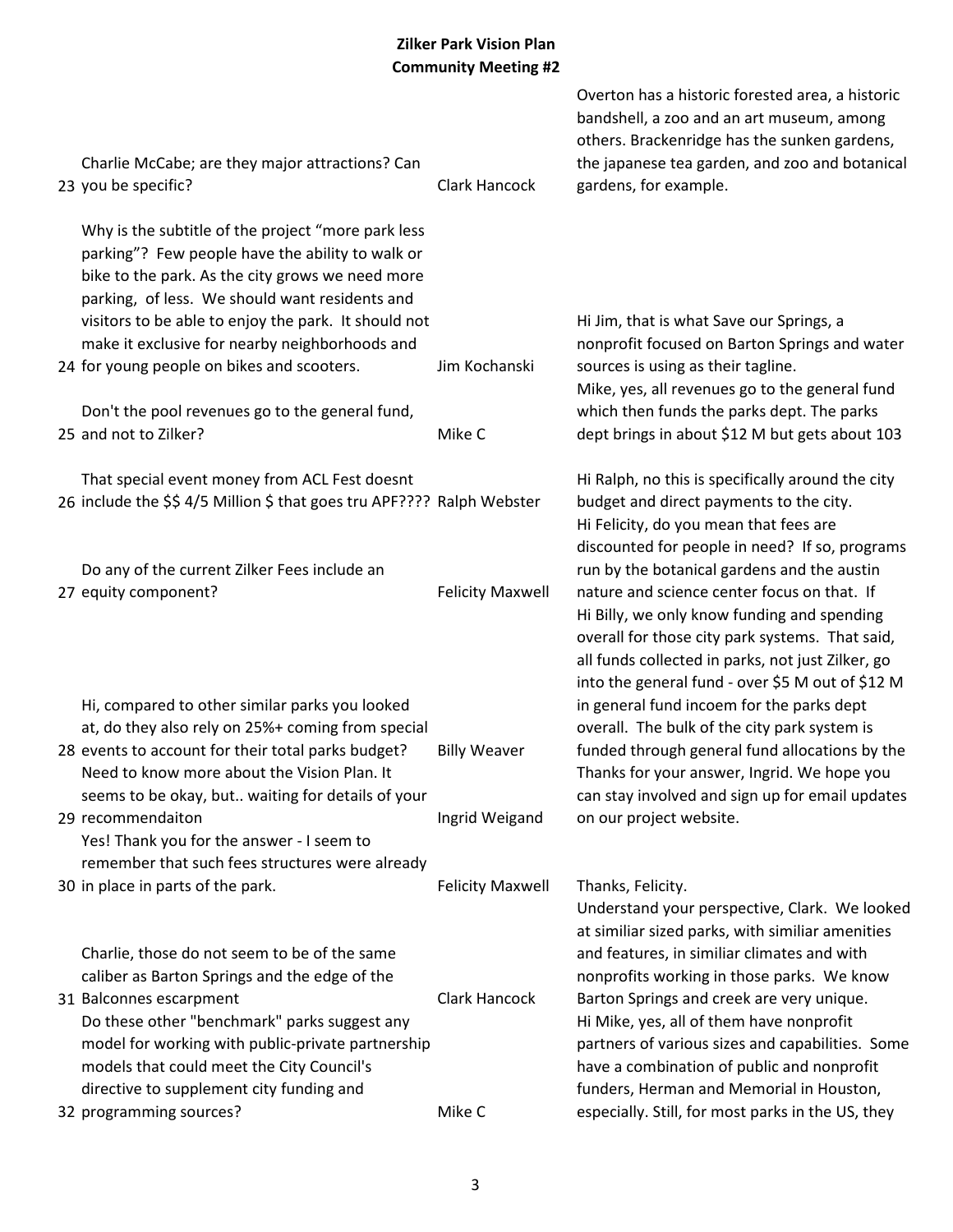| The result of the community meeting #1 survey<br>shows that parking/traffic/mobility is currently<br>the largest barrier to enjoyment of Zilker park. |                     |                                                                                              |
|-------------------------------------------------------------------------------------------------------------------------------------------------------|---------------------|----------------------------------------------------------------------------------------------|
| How can we look at large events, where we often                                                                                                       |                     |                                                                                              |
| see the lowest amount of vehicular travel, as                                                                                                         |                     |                                                                                              |
| 33 inspiration for better transportation within Zilker? Clifford Hoelscher live answered                                                              |                     |                                                                                              |
| it would be really great to develop a trolly/train                                                                                                    |                     |                                                                                              |
| that circles all day/night along barton springs                                                                                                       |                     |                                                                                              |
| road/riverside to get people to the park and then<br>a smaller train that circles the park all day, getting                                           |                     | Great comment Nick. A park circulator would<br>help get folks to & from the park. We will be |
| 34 people to the different areas.                                                                                                                     | <b>Garret Nick</b>  | looking at this during the planning phase.                                                   |
| Please explore VP recommendation for event                                                                                                            |                     |                                                                                              |
| fundraising opportunities for non-profit park                                                                                                         |                     |                                                                                              |
| 35 partners working to support Zilker Park.                                                                                                           | Mike C              | live answered                                                                                |
| Also, please explore requirement that                                                                                                                 |                     |                                                                                              |
| concessions and non-profits operating in Zilker                                                                                                       |                     |                                                                                              |
| Park should commit to keeping                                                                                                                         |                     |                                                                                              |
| substantial/meaningful portion of the funds                                                                                                           |                     |                                                                                              |
| raised in Zilker Park and/or supporting Zilker Park<br>non-profits. This would leverage increasing park                                               |                     |                                                                                              |
| attendance as a revenue and education                                                                                                                 |                     |                                                                                              |
| opportunity by requiring that park concessions                                                                                                        |                     |                                                                                              |
| use a revenue model to direct proceeds to benefit                                                                                                     |                     |                                                                                              |
| pool, park, and/or watershed protection land                                                                                                          |                     |                                                                                              |
| acquisition and/or by including education                                                                                                             |                     |                                                                                              |
| 36 components about environment issues at park.                                                                                                       | Mike C              | live answered                                                                                |
| Let me ask my question a different way: Does                                                                                                          |                     |                                                                                              |
| Austin rely on more on special events to maintain                                                                                                     |                     |                                                                                              |
| or improve their parks than other similar park                                                                                                        |                     |                                                                                              |
| 37 systems you looked at?                                                                                                                             | <b>Billy Weaver</b> | live answered<br>Hello Morgan. The team had pop-up events on                                 |
|                                                                                                                                                       |                     | each council district, Barton Sparings Pool, and                                             |
|                                                                                                                                                       |                     | Blues on the Green Events. We are going to                                                   |
| Based on the survey, it seems like the majority of                                                                                                    |                     | have same in person pop-ups coming up to                                                     |
| this audience is White. I'm wondering what the                                                                                                        |                     | reach out to more diverse communities.                                                       |
| team is doing to engage residents of color in                                                                                                         |                     | You can check more detailed information on                                                   |
| 38 these discussions moving forward?                                                                                                                  | Morgan Franklin     | project website.                                                                             |
| In your story board, how are you going to avoid                                                                                                       |                     |                                                                                              |
| the trap that it is the end all and be all and that                                                                                                   |                     |                                                                                              |
| there are other stories and complexities that are                                                                                                     |                     |                                                                                              |
| 39 not covered but deserve preservation?                                                                                                              | Clark Hancock       | live answered                                                                                |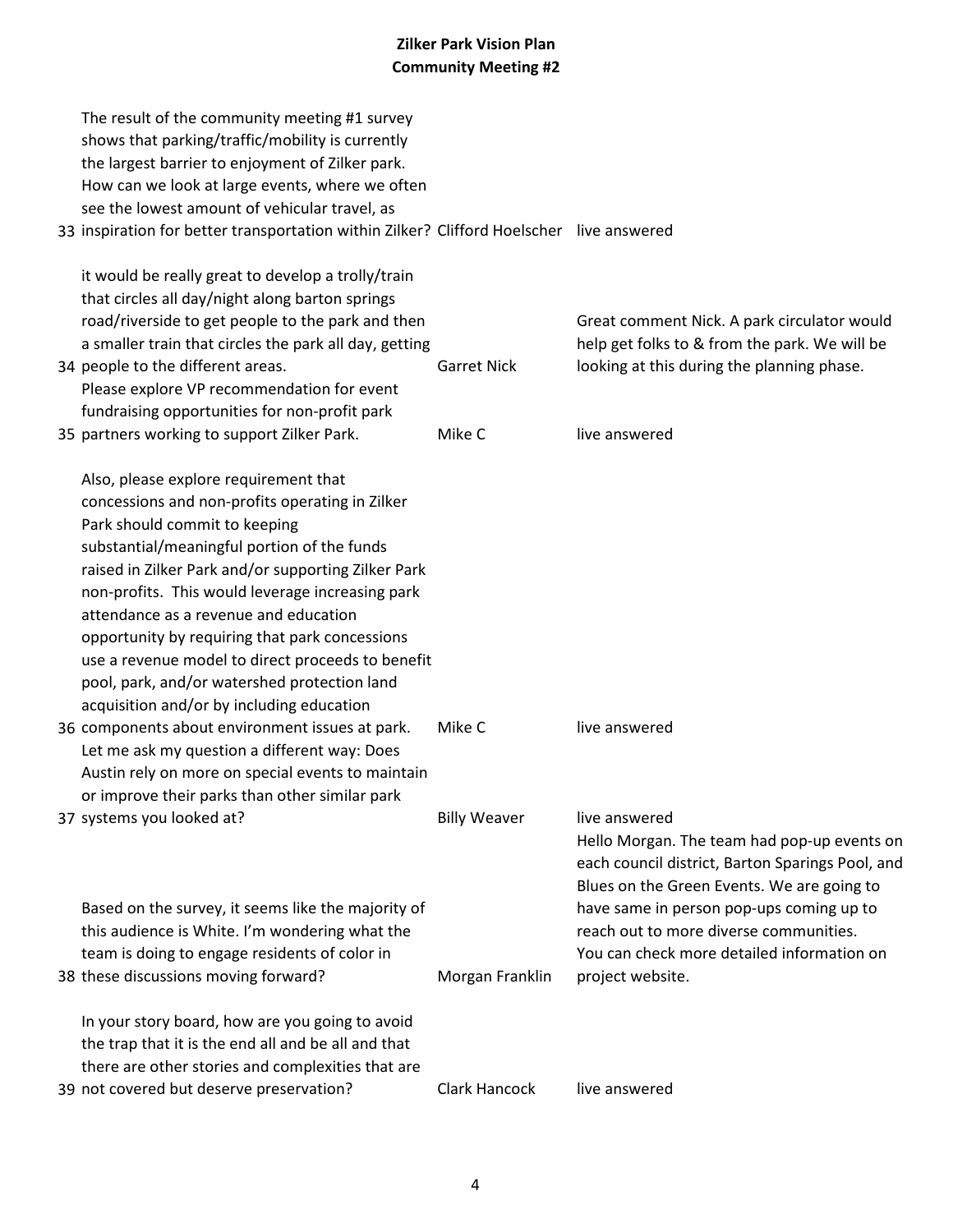| will you please provide a full inventory of the<br>agreements allowing larger private events? blues |                         | Hi Bill, you can go through the city portal and<br>submit a Public Information Request to recieve |
|-----------------------------------------------------------------------------------------------------|-------------------------|---------------------------------------------------------------------------------------------------|
| 40 on green, trail 9f lights, etc                                                                   | William Bunch           | this info.                                                                                        |
|                                                                                                     |                         | Hello Chanel. The team had pop-up events on                                                       |
|                                                                                                     |                         | each council district, Barton Sparings Pool, and                                                  |
| What other methods are you using to engage                                                          |                         | Blues on the Green Events. We are going to                                                        |
| residents of color and any other demographic                                                        |                         | have same in person pop-ups coming up to                                                          |
| that is not included (students, differently abled,                                                  |                         | reach out to more diverse communities.                                                            |
| seniors, etc.)? Zoom meeting like this are not                                                      |                         | You can check more detailed information on                                                        |
| 41 accessible to everyone.                                                                          | <b>Chanel Davis</b>     | project website.                                                                                  |
|                                                                                                     |                         | Hi Roy, the PARD Planning team has visited all<br>areas of the park. Members of the consultant    |
| How many of the members of the Vision team                                                          |                         | team and some of the sub consultants have                                                         |
| 42 have visited Zilker. What areas did you visit if yes? Roy Waley                                  |                         | visited many of the areas also. Thanks.                                                           |
| Do you have any plans to go to local schools to                                                     |                         | We are in collaboration with AISD, UT, and                                                        |
| get student inputs since they are the future of the                                                 |                         | Huston-Tillotson. We are always looking to                                                        |
| 43 park?                                                                                            | Mark Weiler             | make connections with community members.                                                          |
|                                                                                                     |                         | Hello William. We are looking closely Zilker                                                      |
| can we stop cutting native trees while the poan                                                     |                         | park's environmental espect and increasing and                                                    |
| 44 process goes forward?                                                                            | William Bunch           | improving tree canopy is def one of the goals.                                                    |
| How are you going to make distinctions in your                                                      |                         | We are trying to ask some big questions to get                                                    |
| multi-vairable questions? Such as the need for                                                      |                         | the conversation going. As the process                                                            |
| interpretive materials in your perferred language -                                                 |                         | continues, we will be able to look more closely                                                   |
| two variables interpretive materials and                                                            |                         | into the different aspects of questions such as                                                   |
| 45 language.                                                                                        | Clark Hancock           | these.                                                                                            |
| Is consideration of other city parks part of the                                                    |                         |                                                                                                   |
| Zilker Visionfor exampleincreasing the events                                                       |                         |                                                                                                   |
| that take place at other parks to lessen the                                                        |                         |                                                                                                   |
| 46 impact on zilker?                                                                                | Erik Ruben              | live answered                                                                                     |
| Why not plans with Cap Metro for a regular route                                                    |                         |                                                                                                   |
| during the summer at the very least. With a stop                                                    |                         |                                                                                                   |
| 47 at the Park at Lou Neff Rd                                                                       | Roy Waley               | live answered                                                                                     |
| I want fewer events that close the park to the                                                      |                         |                                                                                                   |
| 48 public-No such events!                                                                           | Karen Kreps             | Thank you for your comment, Karen.                                                                |
| As part of this overall Vision process would it be                                                  |                         | Hi Felicity, CapMetro is part of the Technical                                                    |
| possible to have a specific session with Cap Metro                                                  |                         | Advisory Group. We meet with them after                                                           |
| & other transportation partners regarding                                                           |                         | every community meeting and solicit thier                                                         |
| 49 mobilty upgrades for the park?                                                                   | <b>Felicity Maxwell</b> | input. Thier input will be reflected in future                                                    |
| will yall please post now any significant facility                                                  |                         |                                                                                                   |
| changes requested by anyone but especially by                                                       |                         |                                                                                                   |
| zilker concessions, eg ZBG, ACL, BS conservancy,                                                    | William Bunch           | live answered                                                                                     |
| 50 et al?<br>Recommend more use of the hillside theater for                                         |                         |                                                                                                   |
| more concerts and food and beer trucks to                                                           |                         | Thank you for your comment, Ralph. The                                                            |
| 51 produce revenue for Zilker                                                                       | Ralph Webster           | Hillside Theater is an important aspect of Zilker.                                                |
|                                                                                                     |                         |                                                                                                   |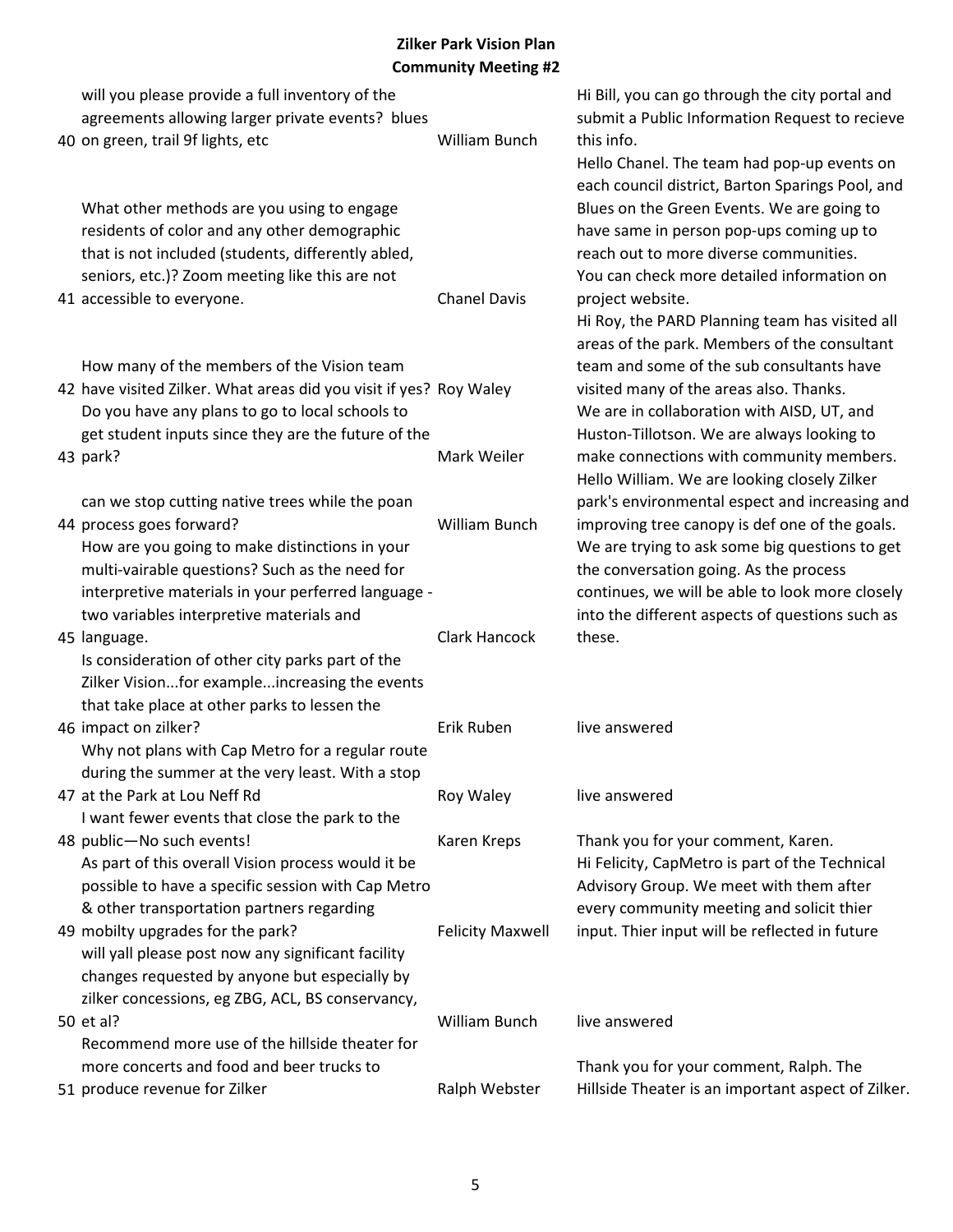| Can I get an autographed football signed by PARD<br>52 legends Ricardo Soliz and Gregory Montez??<br>What is the sense of staff and team on creatively<br>approaching the pedestrian and non-vehicular<br>access modes? Teally interesting approaches in<br>Boston, to further focus on pedestrian priority<br>along the Charles River. It would be really<br>powerful to really lean into being truly green.<br>Especially as it relates to our most visible green | Larry Schooler                   | Absolutley Larry! Thanks for making time to<br>attend the mtg!                                                                                                                                                                                        |
|---------------------------------------------------------------------------------------------------------------------------------------------------------------------------------------------------------------------------------------------------------------------------------------------------------------------------------------------------------------------------------------------------------------------------------------------------------------------|----------------------------------|-------------------------------------------------------------------------------------------------------------------------------------------------------------------------------------------------------------------------------------------------------|
| 53 space.<br>Why wouln't the Zilker Vision include a proposal                                                                                                                                                                                                                                                                                                                                                                                                       | <b>Becky Taylor</b>              | live answered<br>Hi Baron, Project Connect is a separate<br>planning initiative. I beleive that they are<br>planning a station near Auditorium Shores but                                                                                             |
| for a light rail Transit Hub as part of the CapMetro<br>54 Project Connect ?                                                                                                                                                                                                                                                                                                                                                                                        | <b>Baron Wilson</b>              | not Zilker. I would invite you to participate in<br>that planning porocess to share your thoughts.                                                                                                                                                    |
| I spoke with a park ranger recently who told me<br>that there are fewer than 20 rangers servicing all<br>of the parks within the Austin area. How can we<br>possibly hope to keep the park maintained, and<br>assure park rules are being followed without<br>vastly increasing the enforcement staff on site? I<br>say that changes are ineffective without proper<br>enforcement, and we must first look at our ability                                           |                                  |                                                                                                                                                                                                                                                       |
| 55 to effectively regulate activities within the park.                                                                                                                                                                                                                                                                                                                                                                                                              | Clifford Hoelscher live answered | Hi Ralph, its a big job and you do have a public<br>agency working with a group of nonprofits<br>regularly in Zilker. We're looking at lots of<br>examples of closer collaboration between all of<br>the players, especially given the long histories |
| Charlie is it reasonable for a non-profit to take<br>over the vision and day to day operations of<br>56 Zilker???                                                                                                                                                                                                                                                                                                                                                   | Ralph Webster                    | of volunteer and nonprofit groups working with<br>the city in Zilker. We'll definitely take notes<br>and ideas from many organizations and parks.                                                                                                     |
| Will you all be looking at perception and<br>stewardship of the parks during their visit and<br>beyond depending on how people arrive at the<br>park (driving vs. walking vs. biking, etc.)? The way<br>in which people access the park and experience<br>arrival / departure has a big impact on their<br>understanding of parks; and driving is a known<br>aggressor / stress inducer which tends to lead to                                                      |                                  |                                                                                                                                                                                                                                                       |
| 57 negative perceptions generally.<br>design around helping better maintain the "over<br>loved" areas important while continuing to                                                                                                                                                                                                                                                                                                                                 | Sarah Simpson                    | live answered                                                                                                                                                                                                                                         |
| 58 provide access                                                                                                                                                                                                                                                                                                                                                                                                                                                   | Deana Dossey                     | Thanks for your comment Deana.                                                                                                                                                                                                                        |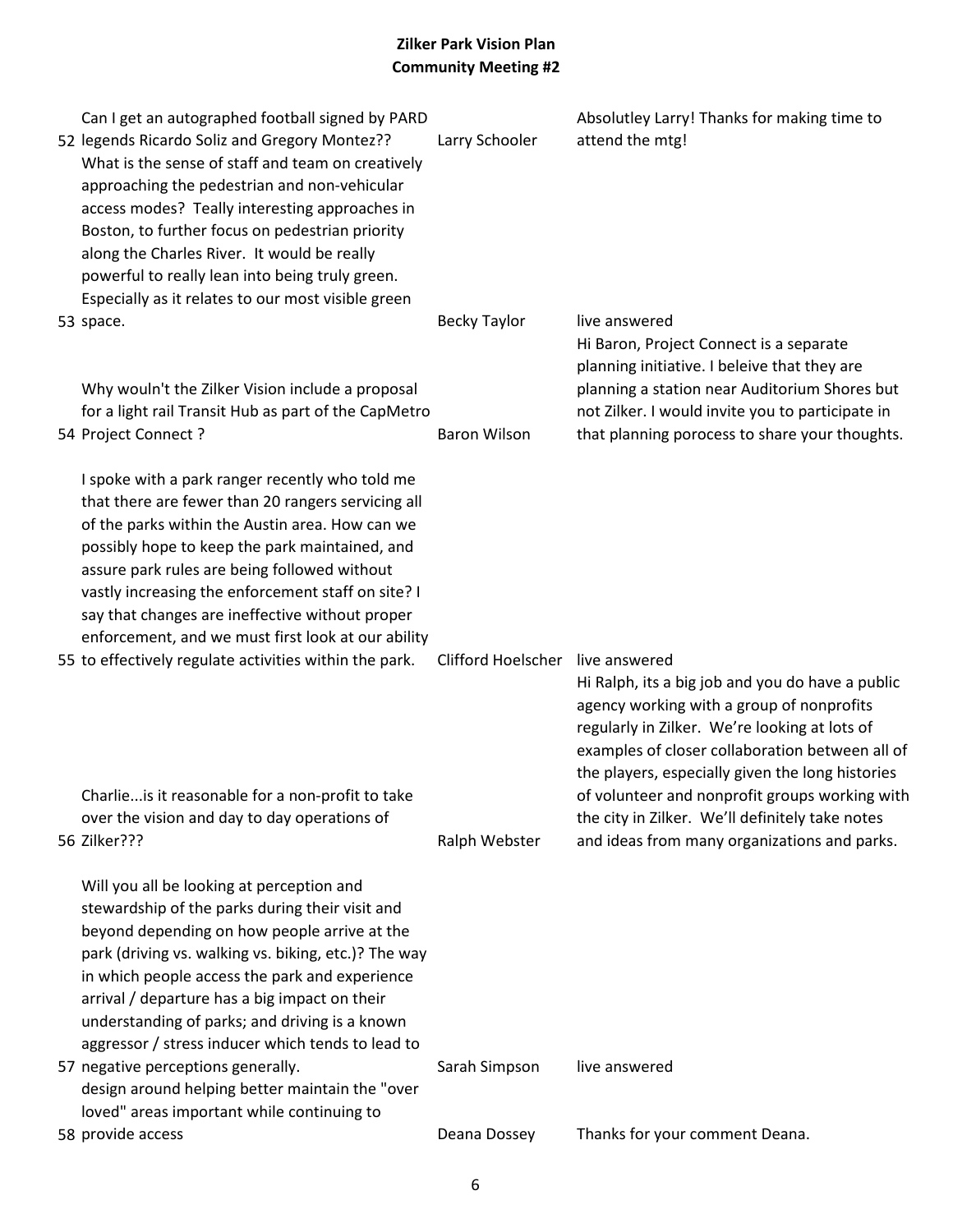| 59 Interpretation is more than signs!!!!!!!<br>60  like Central Park in New York City                                                                                                                                                                                                                                                                                                                                                                                                                                        | Clark Hancock<br>Ralph Webster | live answered<br>Thank you for your comment, Ralph                                                                                                                                                                                                                                                                                          |
|------------------------------------------------------------------------------------------------------------------------------------------------------------------------------------------------------------------------------------------------------------------------------------------------------------------------------------------------------------------------------------------------------------------------------------------------------------------------------------------------------------------------------|--------------------------------|---------------------------------------------------------------------------------------------------------------------------------------------------------------------------------------------------------------------------------------------------------------------------------------------------------------------------------------------|
| A treasure of Zilker are all the different kinds of<br>people who meet each other on the great lawn<br>on regular days. One thing in common is that the<br>got there in their cars. Please don't remove that!<br>It seems like a trick to say "what else would you<br>like to add"? Then it turns out that parking and<br>access has to be removed to add new things, like<br>61 a skate park (which is concrete).<br>It's just seems difficult to justify closing Austin's<br>biggest park for basically 25% of the year to | Jim Kochanski                  | Hello Jim. I understand your concern. However,<br>we are focusing on diversify the transportation<br>options to the park not eliminating parking lots.                                                                                                                                                                                      |
| accomodate these 2 special events, both of which                                                                                                                                                                                                                                                                                                                                                                                                                                                                             |                                |                                                                                                                                                                                                                                                                                                                                             |
| also degrade the park and create a need for more                                                                                                                                                                                                                                                                                                                                                                                                                                                                             |                                |                                                                                                                                                                                                                                                                                                                                             |
| 62 maintenance.                                                                                                                                                                                                                                                                                                                                                                                                                                                                                                              | <b>Billy Weaver</b>            | Ensuring the park is accessible to all is an<br>important goal for this project. Please drop<br>your comments in the chat and reserve the                                                                                                                                                                                                   |
| 63 If there is limited pasrking they will take the bus<br>is there any vision that includes a more complete<br>train system within the park to shuttle visitors<br>from a proposed mass transit drop point to all the<br>other areas within the park? would this be an<br>expansion of the existing kid train or an<br>independent system or a bunch of golf carts with                                                                                                                                                      | Roy Waley                      | Q&A for questions for panelists.<br>A variety of options for mass transit are being<br>consider - improved bus service as discussed<br>tonight, connecting to future light rail stations,<br>the use of the Zilker train as a transit<br>connector, and ideas such as circulator vehicles<br>(particularly during peak periods), as well as |
| 64 trailers, etc?<br>Have there been studies on the Transit as<br>opposed to Parking at the other Parks discussed                                                                                                                                                                                                                                                                                                                                                                                                            | <b>Garret Nick</b>             | micro-mobility options (scooters, etc), bikes,<br>Yes. The benchmarking includes examples of<br>transit (such as internal circulators in park such                                                                                                                                                                                          |
| 65 earlier?                                                                                                                                                                                                                                                                                                                                                                                                                                                                                                                  | Roy Waley                      | as Forest Park in St. Louis and Balboa Park in                                                                                                                                                                                                                                                                                              |
| Just a comment. There must be a way to park to<br>be able to visit Zilker for many of us. Please make                                                                                                                                                                                                                                                                                                                                                                                                                        |                                | A variety of parking options are under<br>consideration including ways to connect to<br>surrounding offsite parking structures that                                                                                                                                                                                                         |
| 66 parking a part of this plan.                                                                                                                                                                                                                                                                                                                                                                                                                                                                                              | <b>Bunnie Twidwell</b>         | might be utilized on nights, weekends, or                                                                                                                                                                                                                                                                                                   |
| Can you share the name of your intepretive<br>67 planner?                                                                                                                                                                                                                                                                                                                                                                                                                                                                    | <b>Clark Hancock</b>           | We are working with Erin McClelland of<br>MuseWork.                                                                                                                                                                                                                                                                                         |
| Has any progress been made on including APD in<br>on this plan for ideas on how to increase patrols<br>and enforcement? Any potential for having<br>dedicated rangers? Pease Park has the "pease<br>corps" that do a soft approach to reminding<br>people of the rules and then escalate with a call<br>to APD if necessary. Would most people respond<br>68 to that sort of light enforcement?                                                                                                                              | <b>Garret Nick</b>             | live answered                                                                                                                                                                                                                                                                                                                               |
|                                                                                                                                                                                                                                                                                                                                                                                                                                                                                                                              |                                |                                                                                                                                                                                                                                                                                                                                             |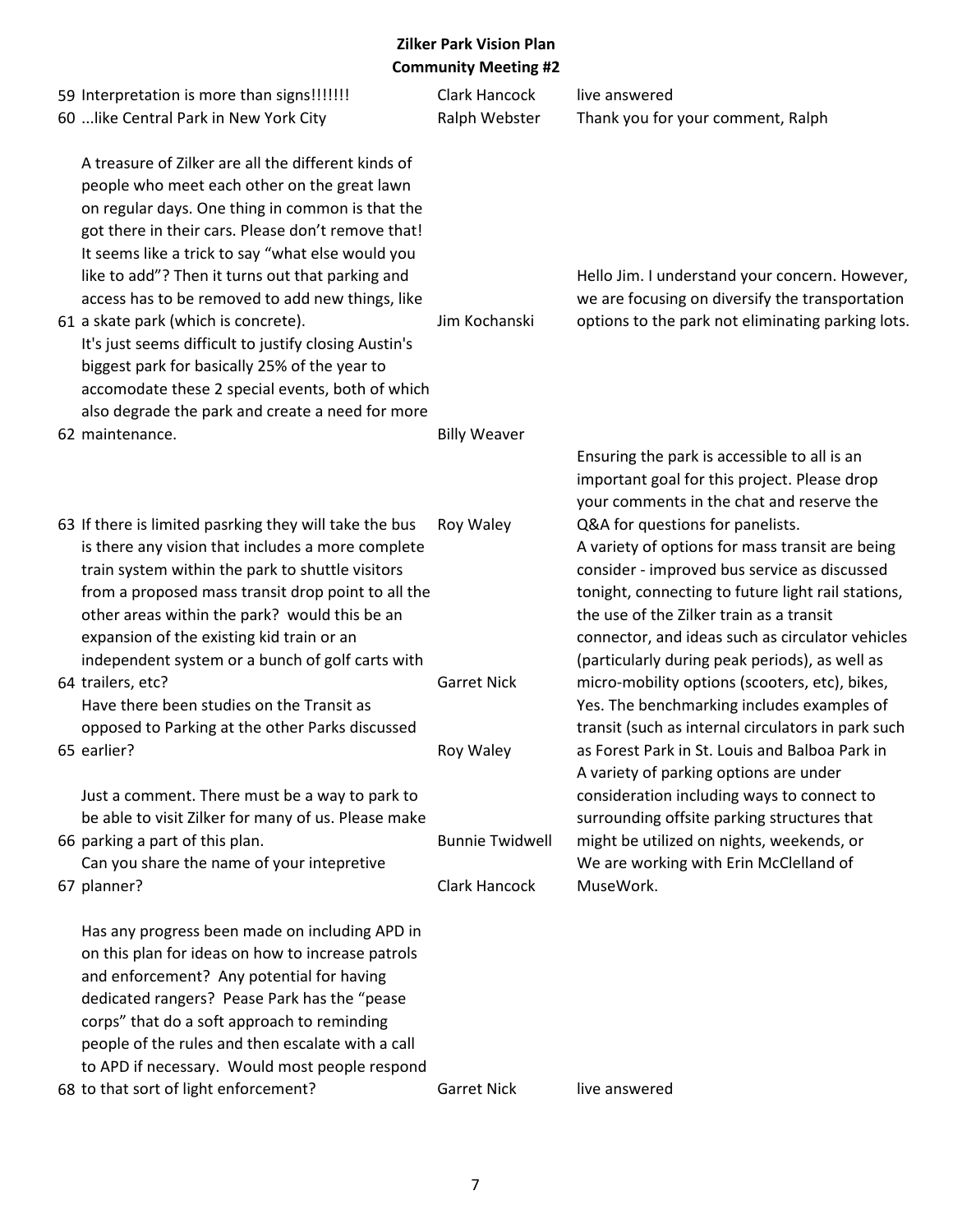| Thanks for answering my question. I might                     |                         |                                                                    |
|---------------------------------------------------------------|-------------------------|--------------------------------------------------------------------|
| suggest branching out to other areas of the city. If          |                         |                                                                    |
| we recognize that underrepresented                            |                         |                                                                    |
| demographics are not at the park now, they                    |                         |                                                                    |
| would not be present at the on-site events either.            |                         |                                                                    |
| Perhaps there are other community events in                   |                         |                                                                    |
| South and East Austin that you can attend                     |                         |                                                                    |
| 69 (pending COVID of course.)                                 | <b>Chanel Davis</b>     | live answered                                                      |
| Do you have knowledge reguarding the current                  |                         |                                                                    |
| number of bike racks within the park? I believe               |                         |                                                                    |
| that we need to greately increase the amount of               |                         | Bike facilities are part of the analysis. Bike                     |
| bicycle parking in order to promote the use of                |                         | parking might include park corrals or liveries for                 |
| 70 bike access to the park.                                   |                         | Clifford Hoelscher special events not just traditional bike racks. |
| Are you looking at how many people go                         |                         |                                                                    |
| elsewhere, like green belts and why they don't go             |                         |                                                                    |
| 71 to Zilker?                                                 | Jim Kochanski           | live answered                                                      |
| What will you incorporate to make all of Austin's             |                         |                                                                    |
| citizens feel that Zilker is a good place for their           | Kenneth                 |                                                                    |
| 72 friends and families?                                      | Thompson                | live answered                                                      |
| How will the vision plan incorporate the potential            |                         | A variety of options for configuration of Barton                   |
| planned upgrades for the Barton Springs Road                  |                         | Springs Road are being considered including the                    |
| 73 Bridge?                                                    | <b>Felicity Maxwell</b> | planned upgrades for the Baton Springs Road                        |
|                                                               |                         |                                                                    |
| I see funding is anticipated for Sunken Garden                |                         |                                                                    |
| renovation. Is this to restore the walls and                  |                         |                                                                    |
| improve the area so that it can be accessed by                |                         |                                                                    |
| pedestrians and used for small events? Is there a             |                         |                                                                    |
| timeline? Has a funding source been identified?               |                         |                                                                    |
| Could it possibly include preventive maintenance              |                         |                                                                    |
| of the wall extension toward Barton Springs, and              |                         |                                                                    |
| could the collapsed portion of the Hike and Bike              |                         |                                                                    |
| 74 Trail there be raised to the top of the wall?              | Larry Akers             | live answered                                                      |
| Are your connectivity plans being considered in               |                         |                                                                    |
| the preliminary design work for replacement of                |                         | We are looking at a variety of configurations of                   |
| the Barton Springs Road bridge over Barton                    |                         | Barton Springs Road including alternatives for                     |
| 75 Creek?                                                     | Larry Akers             | the bridge.                                                        |
| Now that COTA hosts a trail of holiday lights, can            |                         |                                                                    |
| we please pursue moving Trail of Lights away                  |                         |                                                                    |
| 76 from Zilker and Barton Springs Road?                       | Larry Akers             | Thanks for your comment Larry.                                     |
|                                                               |                         |                                                                    |
| Is there a way to pause clearing and construction             |                         |                                                                    |
| operations, particularly inside existing woodlands, Elizabeth |                         |                                                                    |
| 77 until the final Zilker plan is complete?                   | McGreevy                | live answered                                                      |
|                                                               |                         | It's an important component of the planning                        |
|                                                               |                         | process Kenneth. We've had pop-ups events in                       |
| What level of diversity is a component the                    | Kenneth                 | every council district in effort to reach                          |
| 78 planning process?                                          | Thompson                | everyone including people of color. We plan to                     |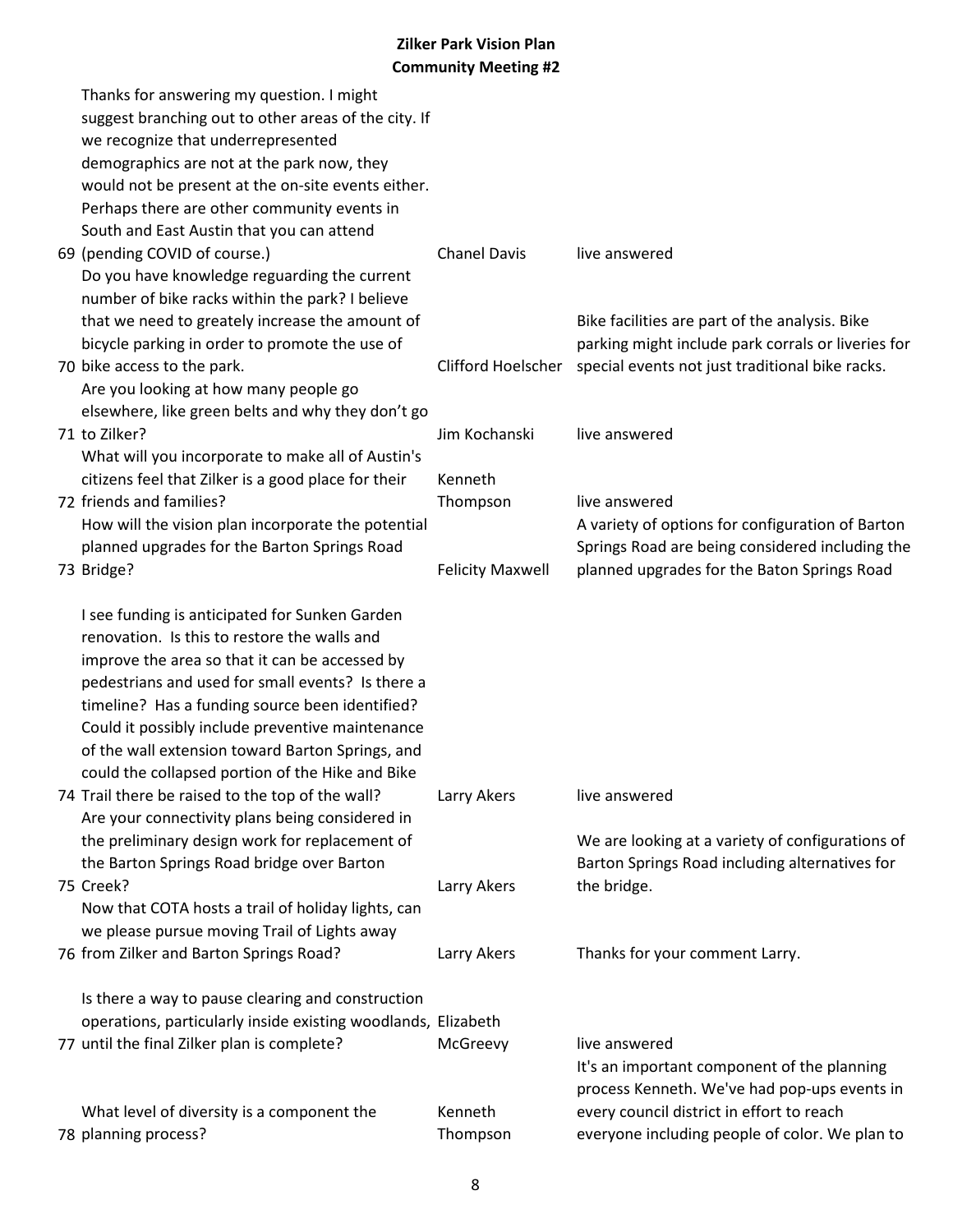| CapMetro was idenetified by Claire as a member<br>of the advisory panel to THIS project. How can<br>mass transit not be a vital part of the Zilker Park<br>79 Master Plan?                                            | <b>Baron Wilson</b>            | A variety of transit alternatives are being<br>examined - improved bus service, connection<br>to light rail, internal circulators.                                                                                                       |
|-----------------------------------------------------------------------------------------------------------------------------------------------------------------------------------------------------------------------|--------------------------------|------------------------------------------------------------------------------------------------------------------------------------------------------------------------------------------------------------------------------------------|
| We need to return to designated Parks Police<br>with policing authority. We used to have that and<br>80 it was a safer experience for everyone.                                                                       | Roy Waley                      | Thank you for your comment, Roy. Safety and<br>issues of enforcement are major considerations<br>that have come up during this process.<br>Thank for your comment Roy. We will continue<br>to share ideas w/APD.                         |
| Can loud radios/streaming broadcast been<br>prohibited from the whole park. It's awful to walk<br>a nature trail and be subject to someone else's<br>81 choice in music.                                              | Karen Kreps                    | live answered                                                                                                                                                                                                                            |
| Thanks Kurt! I think this was a bigger question<br>picture question about how the Vision plan will<br>inform / support the planned infrastucture<br>upgrades for Zilker. Will the Vision plan address                 |                                | The Vision Plan does not include a<br>comprehensive civil engineering analysis (it is a<br>high level plan not a detailed design plan) but<br>through our work and conversations we have<br>identified a number of needed and/or desired |
| 82 those or are they out of scope?<br>Can spray/aerosol sun tan lotion be banned from<br>Barton Springs Pool and environmentally<br>dangerous lotions banned entirely (e.g. like is                                   | <b>Felicity Maxwell</b>        | infrastructure improvements.                                                                                                                                                                                                             |
| 83 done through the state of Hawaii.)?<br>Right you are Baron! Why are we being lead by<br>the nose away transit? Why are we talking about                                                                            | Karen Kreps                    | live answered<br>Multiple forms of transit are being considered -<br>improved bus service, connections to light rail,                                                                                                                    |
| 84 more parking instead of more Park?<br>Do you realalize that when you announce  in<br>advancewhen and where you are going to<br>survey you are giving a small group of very vocal                                   | Roy Waley                      | and internal park circulators.<br>Thanks for your comment Ralph. We like to<br>give notice so folks can plan accordingly since                                                                                                           |
| 85 people the chance to "stack the deck"<br>86 show up un-announced<br>Larry, I'm not sure if it was mentioned, but the<br>Sunken Garden restoration has habitat<br>constraints on pedestrian access. At least that's | Ralph Webster<br>Ralph Webster | folks have busy schedules.<br>Thanks for your comment.                                                                                                                                                                                   |
| 87 my understanding.<br>Can the toilet at Spyglass Dr trail head be                                                                                                                                                   | Mike C                         | live answered<br>The number and locations of toilets are a<br>consideration (though not specific design) as                                                                                                                              |
| restored?                                                                                                                                                                                                             |                                | well as water sources. This is a high level vision<br>plan and not a detailed design plan, so these                                                                                                                                      |
| We need many more source of potable drinking<br>88 water for health reasons.<br>The new maintenance structure inside an<br>emerging woodland. And the clearccutting that                                              | Karen Kreps                    | issues will be examined diagrammatically with<br>future funding and design to follow in the                                                                                                                                              |
| cut down 30+ trees on top of the hill between the Elizabeth<br>89 disc golf and pool.                                                                                                                                 | McGreevy                       | live answered                                                                                                                                                                                                                            |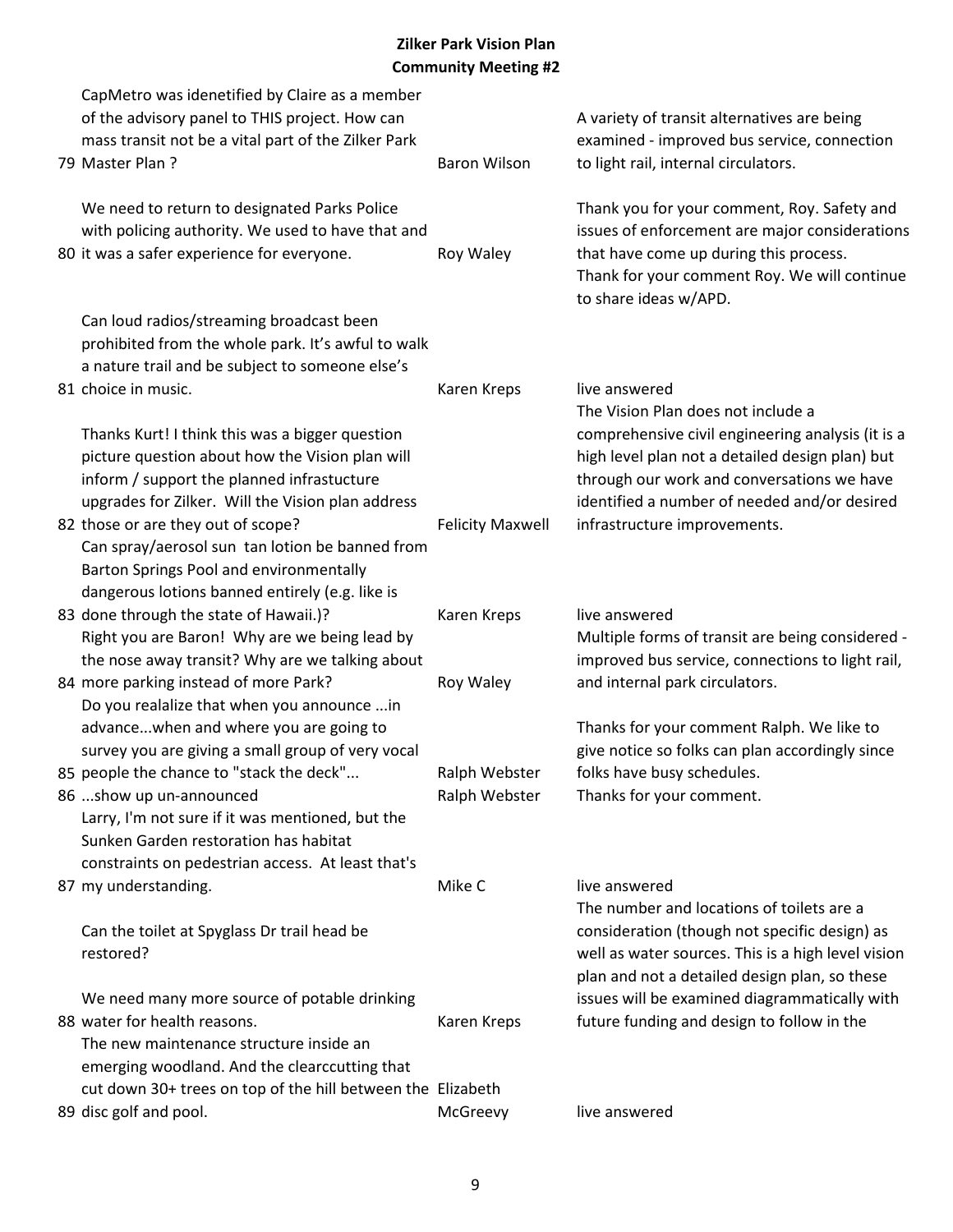| Can we please have swim-at-your-own risk at all<br>90 hours that admission is not charged (24/7)?<br>The proposed maintenance structure is located<br>on the north end of Columbus Drive. A new                                                                                                                                                                                                                                                                                                                                                                                                                                                                                                                                                                                                                                   | Karen Kreps           | I believe this would be a decision for the<br>Aquatic Division, but there may also be<br>constraints regarding the license and protection<br>of the salamanders. That may be outside of the             |
|-----------------------------------------------------------------------------------------------------------------------------------------------------------------------------------------------------------------------------------------------------------------------------------------------------------------------------------------------------------------------------------------------------------------------------------------------------------------------------------------------------------------------------------------------------------------------------------------------------------------------------------------------------------------------------------------------------------------------------------------------------------------------------------------------------------------------------------|-----------------------|---------------------------------------------------------------------------------------------------------------------------------------------------------------------------------------------------------|
| telephone pole has been installed. Yet the<br>location is a regenerating dense woodland with<br>91 large canopy trees that needs to be protected.                                                                                                                                                                                                                                                                                                                                                                                                                                                                                                                                                                                                                                                                                 | Elizabeth<br>McGreevy | live answered                                                                                                                                                                                           |
| comment: restoration of Eliza Springs by the pool<br>is well done and would like to see more natural<br>area restoration while still allowing access, at<br>least somewhat. Zilker being a natural place to<br>visit wtih ammenities that enhance interacting<br>92 with nature for visitors good.                                                                                                                                                                                                                                                                                                                                                                                                                                                                                                                                | Deana Dossey          | A variety of approaches to habitat restoration -<br>where that might occur, to what degree, are<br>being considered in the plan options that will<br>be considered at the October community<br>meeting. |
| I was told that the hilltop clearcutting was done<br>to serve as a staging area for redevelopment of<br>the girl scout camp. Doesn't make sense because<br>the girl scout camp is surrounded by an<br>abundance of bamboo that needs to be removed.<br>After clearing the bamboo, that would serve as a<br>93 less destructive staging area.                                                                                                                                                                                                                                                                                                                                                                                                                                                                                      | Elizabeth<br>McGreevy | live answered                                                                                                                                                                                           |
| Thank you Kurt and thank you Gregory. I do<br>believe that the \$7 Billion dollar Project Connect<br>scope must include a rail component to service<br>daily and major events taking place in Zilker Park.<br>If the parking issue is to be comprehensively<br>resolved then a mass transit hub to service direct<br>access to Zilker as part of the proposed Rail<br>system must be part of a twentith century<br>approach to a master plan that moves hundreds<br>and even thousands of people to and from the<br>"living room" that Zilker Park is. Your respnces are<br>appreciated but need to include a coordination<br>with CapMetro for a Zilker Park stop as a key<br>element in the \$7 billion dollar system that<br>voters approved. Buses will not meet the demand<br>94 currently or in the future. Thank you both. | <b>Baron Wilson</b>   | How to get park visitors from future light rail<br>stations (and remote parking structures) will be<br>part of the alternatives that will be discussed at<br>the October community meeting.             |
| When you are looking at better access to the park<br>as in less cars are you taking into account total<br>park capacity and capacity for the different areas                                                                                                                                                                                                                                                                                                                                                                                                                                                                                                                                                                                                                                                                      |                       |                                                                                                                                                                                                         |
| 95 to not overcrowd the park?                                                                                                                                                                                                                                                                                                                                                                                                                                                                                                                                                                                                                                                                                                                                                                                                     | Mark Weiler           | live answered                                                                                                                                                                                           |